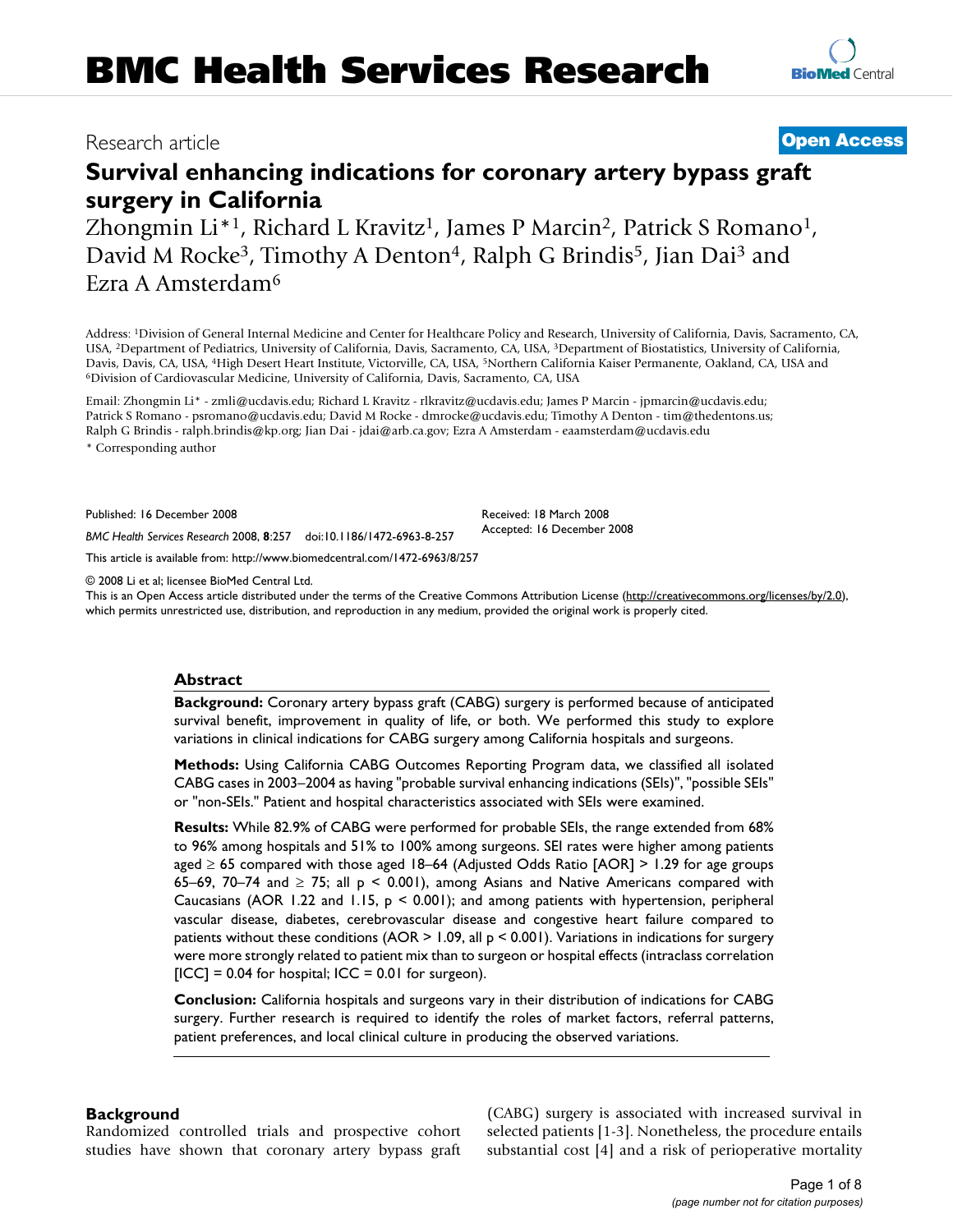ranging from 2% to 5% [5-11]. Therefore, careful patient selection is necessary to ensure that this procedure is performed on patients for whom the benefits (including, but not limited to mortality reduction) are likely to exceed the risks. In general, randomized trials favor surgery over medical therapy or percutaneous coronary intervention (PCI) for patients with left main or multivessel coronary artery disease (CAD) with extensive jeopardized myocardium. For other patients, evidence for survival benefit is less certain, and quality of life considerations dominate [12-21].

CABG surgery is performed because of anticipated survival benefit, improvement in quality of life, or both. The focus of this study is on the subset of CABG surgeries that are performed because of anticipated survival benefit. At the level of an individual hospital or surgeon, either a very low or very high proportion of CABG surgeries performed for survival enhancing indications (SEIs) could suggest the need for further inquiry. For example, a low SEI proportion could result from operating on an excess of patients with equivocal indications for surgery or on too few patients with SEIs. An extremely high SEI proportion, in contrast, could mean that the hospital or surgeon is disinclined or unable to offer surgery to patients who might benefit from CABG surgery in terms of quality of life, or that an aggressive percutaneous intervention program is diverting most of these patients.

We performed this study to examine variation in patient selection for CABG surgery among California hospitals and surgeons. Specifically, we tested the following hypotheses: 1) the proportion of CABG performed for survival-enhancing indications varies across hospitals, across surgeons, and across metropolitan areas; 2) given known gender and racial/ethnic disparities in overall rates of CABG surgery, a higher proportion of CABG is performed for SEIs (versus more discretionary indications) among women than among men, among non-Caucasian than among Caucasian patients, and among patients with more comorbidities such as hypertension, diabetes and congestive heart failure; and 3) given that PCI and CABG are acceptable options for most patients without SEIs, a higher proportion of CABG is performed for SEIs (versus more discretionary indications) at hospitals with high PCI volume (or PCI/CABG volume ratio) than at hospitals with low PCI volume, and at teaching hospitals than at non-teaching hospitals.

# **Methods**

Data were obtained from the California CABG Outcomes Reporting Program (CCORP), managed by California Office of Statewide Health Planning and Development [9], which requires California hospitals to submit detailed clinical information on indications and outcomes for

CABG surgery under the State mandate (SB680, 2001). During 2003 and 2004, 121 hospitals submitted data including patient demographics, clinical characteristics, and observed in-hospital mortality. Hospital data were linked to the state vital statistics file from California Department of Health Services (DHS) to identify patients who died outside the operating hospital within the 30 days following CABG surgery. The data collection system, based on specifications from the Society of Thoracic Surgeons, includes a multi-step cleaning process and annual onsite audit to ensure data accuracy. Isolated CABG surgeries, defined as CABG surgery performed without other major cardiac procedures such as valve repair or replacement during the same operation, were selected for public reporting of risk-adjusted operative mortality by hospital and surgeon. The CCORP data collection procedures and analysis methodology are described in detail elsewhere [9].

# *Classification of Indications for CABG Surgery*

The CCORP data collection system includes questions on the presence or absence of left main CAD, number of diseased coronary vessels, left ventricular ejection fraction (LVEF) and Canadian Cardiovascular Society classification of angina severity. Hospitals are not required to report whether the proximal left anterior descending (PLAD) artery was stenotic or bypassed. Accordingly, we classified all isolated CABG surgeries performed in 2003 and 2004 into one of three indication categories, based on American College of Cardiology (ACC)/American Heart Association (AHA) clinical guidelines [12,13]: 1) "probable survival enhancing indications (SEIs)"; 2) "possible SEIs" and 3) "non SEIs" (ie., "quality of life indications" only). Probable SEIs included patients with: 1) left main CAD (stenosis > 50%) and 2) 3-vessel CAD. Possible SEIs included patients with 2-vessel CAD with diminished LVEF (< 50%) or 2-vessel CAD with normal ejection fraction ( $\geq 50\%$ ) but with severe angina (Class 3/4) (assuming PLAD involvement). Non-SEIs included patients with 2-vessel disease with normal LVEF ( $\geq 50\%$ ) and no/mild angina (Class 0/1/2) (assuming no PLAD involvement) or with 1-vessel or unknown disease (Table 1).

# *Statistical Analysis*

For descriptive purposes we examined the proportion of CABG operations performed for probable SEIs, possible SEIs and non-SEIs by hospital and by surgeon (restricted to 225 surgeons performing at least 50 procedures per year, which we chose as an arbitrary threshold reflecting an "active" surgical practice). To avoid the complexity of multinomial logistic regression, we dichotomized indications for each CABG surgery in two alternative ways: 1) probable SEIs versus possible and non-SEIs (shown in the tables below), and 2) probable and possible SEIs versus non-SEIs. The second approach assumes that all patients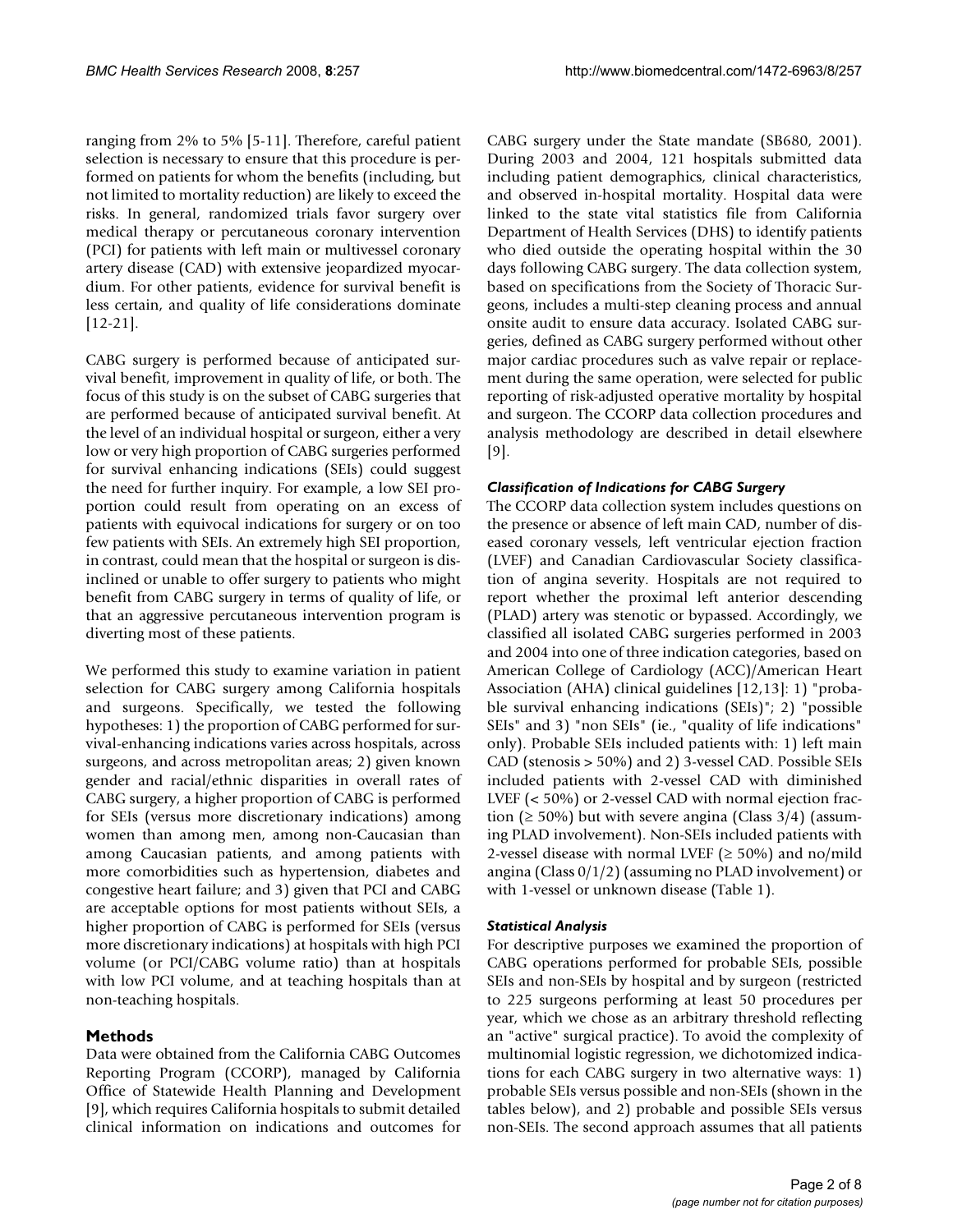| <b>Patient Characteristics</b>                              | N      | %     | <b>SEI Status</b>                      |
|-------------------------------------------------------------|--------|-------|----------------------------------------|
| Left main coronary artery disease (CAD) (Stenosis > 50%)    | 10.102 | 25.0  | Probable SEIs ( $N = 33,494, 82.9\%$ ) |
| 3-vessel CAD                                                | 23.392 | 57.9  |                                        |
| 2-vessel CAD with a diminished LVEF (< 50%)                 | 1,458  | 3.6   | Possible SEIs ( $N = 3,985, 9.9\%$ )   |
| 2-vessel CAD with normal LVEF (=> 50%) but Angina class 3/4 | 2.527  | 6.3   |                                        |
| 2-vessel CAD with normal LVEF (=> 50%), Angina class 0/1/2  | .44    | 3.6   | Non-SEIs (N = 2,895, 7.2%)             |
| I-vessel CAD                                                | 1.402  | 3.5   |                                        |
| Missing value                                               | 52     | 0.1   |                                        |
| Total                                                       | 40.374 | 100.0 |                                        |

**Table 1: Survival enhancing indications (SEIs) for coronary artery bypass surgeries in California, 2003–2004**

CAD: coronary artery disease; LVEF: left ventricular ejection fraction; SEIs: survival enhancing indications

with 2-vessel disease and diminished LVEF or severe angina had PLAD involvement whereas the first approach assumes that none did. Neither of these assumptions is completely correct, but they place bounds on the range containing the true value. Our results from these two approaches were quite similar (e.g., the Spearman rank correlation at the hospital level was 0.82, 95% confidence interval (CI): 75.3%–87.2%), so we present the results of the first approach only.

We used the standard logistic regression model to examine whether age, gender, race/ethnicity and preoperative clinical characteristics were associated with the likelihood of undergoing CABG surgery for a SEI. Furthermore, we estimated hierarchical logsitic regression models and used the results to evaluate the variation attributable to the patient and to the healthcare provider. The standard logistic regression model is

$$
Y_{ij} = p_{ij} + e_{ij},
$$
  

$$
logit(p_{ij}) = log\left(\frac{p_{ij}}{1 - p_{ij}}\right) = \mu + \sum_{k=1}^{K} \beta_k X_{k,ij}
$$

where Y is a binary outcome variable for patient survival enhancing indication and follows the Bernoulli distribution, *Y*~*Bin*(1,  $\pi$ ); *X*'s are patient-level predictors;  $\mu$  and  $\beta$ 's are the regression coefficients;  $i = 1, ..., I<sub>i</sub>$  is the patient level indicator;  $j = 1, ..., J$  is the hospital level indicator; and  $p_{ij}$ is the probability of survival enhancing indication for patient i in hospital j, conditional on the risk factors X's. The model assumes that patient level random errors  $e_{ii}$  are independent with moments  $E(e_{ii}) = 0$  and  $Var(e_{ij}) = \sigma_e^2 = p_{ij} (1 - p_{ij})$ . The two-level random intercept model is an extension of the standard logistic model

and treats the hospital intercepts as a random variable in the linear function. In the random hospital intercept model, the logit is:

$$
logit(p_{ij}) = \mu + \sum_{k=1}^{K} \beta_k X_{k,ij} + u_j
$$

where  $u_i$  are the hospital random effects and it is assumed that  $u_j \sim iid N(0, \sigma_u^2)$ . It is straightforward to extend the 2-level model to 3-level models that include both hospital-level and surgeon-level random effects. The models used in this paper were fitted with SAS GLIMMIX.

Based on previous studies of variation in overall CABG surgery utilization, we hypothesized that the SEI proportion would be higher among older patients than among younger patients, higher among women than among men, higher among minority patients than among Caucasian patients, and higher among patients with more preoperative comorbidities. We further hypothesized that teaching hospitals and other hospitals with active PCI programs (e.g., hospitals with high PCI volume or a high ratio of PCI to CABG volume) would have high SEI proportions, because most patients with only quality-of-life indications would be referred for PCI instead of CABG. Hospital regions (San Francisco Bay area, Greater Los Angeles area, Greater San Diego area, and other regions) were entered into the model as "nuisance" variables to adjust for regional differences in the relative availability of cardiologists and thoracic surgeons.

We considered three sources of variation in the hierarchical logistic model for SEIs in CABG surgery: variation attributable to the patient, the surgeon and the hospital. Specifically, we calculated an intraclass correlation (ICC) coefficient, which describes the fraction of residual variance (unexplained variation) from the regression on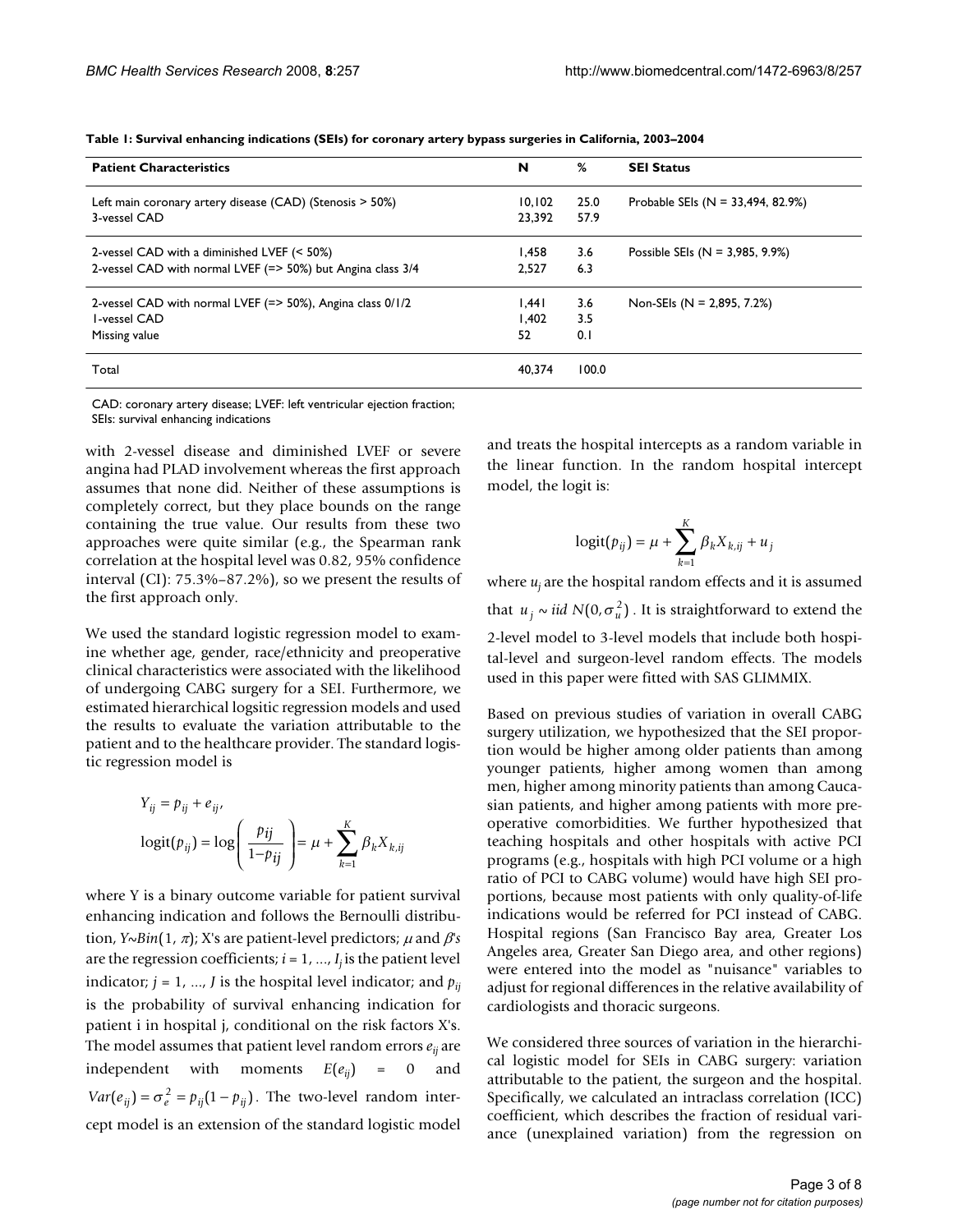patient characteristics that is accounted for by differences among hospitals and/or surgeons [22,23]. For the twolevel logistic model, we estimated the approximate ICC as follows:

$$
ICC \approx \frac{\sigma_u^2}{\sigma_u^2 + \pi^2 / 3}
$$

where  $\sigma_u^2$  is the second level estimated variance and  $\pi$  is the quantity 3.14159. This method is simple to use but can produce different estimates of the ICC than other methods [24,25]. For the logistic models with three levels, we used an analogous method. Denoting the estimated variances of hospitals and surgeons as  $\sigma_h^2$  and  $\sigma_s^2$ , respectively, the ICC values for hospital (h) and surgeon (s) were calculated as:

$$
ICC_h \approx \frac{\sigma_h^2}{\sigma_h^2 + \sigma_s^2 + \pi^2 / 3}
$$
 and 
$$
ICC_s \approx \frac{\sigma_s^2}{\sigma_h^2 + \sigma_s^2 + \pi^2 / 3}
$$

The hierarchical model used for computing ICC does not contain hospital or surgeon level variables. In a separate model, we calculated hospital random effects to identify hospitals that were either significantly higher or lower in SEI proportion when compared to the statewide average, controlling for patient characteristics. All data analyses were conducted using SAS version 9.1.3 (Cary, NC). The authors had full access to the data and take responsibility for its integrity.

# **Results**

During 2003 and 2004 study period, 302 surgeons performed 40,374 isolated CABG procedures in 121 California hospitals. Overall, 82.9% of CABG operations were performed for probable SEIs, 9.9% for possible SEIs and 7.2% for non-SEIs. Fifty-two cases could not be classified due to missing values. Excluding 4,739 CABG patients with emergent status or prior PCI procedure(s), 83.1% of CABG operations were performed for probable SEIs, 9.7% for possible SEIs and 7.2% for non-SEIs. Over two-thirds of probable SEI cases were comprised of patients with 3 vessel CAD, while the remainder had left main disease (Table 1). Non-SEI cases were equally divided between patients with single vessel disease and patients with twovessel disease who had normal left ventricular function and mild or no angina.

There was substantial variation in the proportion of CABG surgeries performed for probable SEIs by hospital (mean 83% of CABG operations for a SEI, range 68–96%). The "probable SEI" rate exceeded 90% in 12 hospitals, whereas in 12 others the SEI rate was less than 75% (Figure 1). Variation among surgeons was also substantial (mean 84%, range 51–100%). Among the 225 surgeons performing at least 50 CABG surgeries a year, 28 had "probable SEI" rates exceeding 90% and 21 had rates below 75% (Figure 2). Using a hierarchical model with hospital random effects, 18 of 121 hospitals had "probable SEI" proportions significantly lower than the statewide average, adjusting for patient demographic and preoperative clinical characteristics (adjusted odds ratio  $[AOR] < 1$ ,  $p < 0.05$ , and 17 hospitals had significantly higher "probable SEI" proportions ( $AOR > 1$ ,  $p < 0.05$ ) (data not shown).

Using hierarchical logistic regression in which patient demographic and clinical characteristics served as level I variables and hospital characteristics as level II variables, the likelihood of undergoing CABG surgery for a probable SEI was increased among patients in older age groups compared with patients aged 18–64 (for age 65–69: AOR  $= 1.42$ , 95% CI 1.32–1.52; for 70–74: AOR = 1.29, 95%CI 1.20–1.40; and for age  $\geq$  75: AOR = 1.29, 95%CI 1.19– 1.39; all p < 0.001) (Additional file 1). Probable SEI was less likely among women than among men (AOR = 0.67, 95% CI 0.63–0.71, p < 0.001) but more likely among Asians and Native Americans than among Caucasians (AOR for Asian = 1.22, 95% CI 1.10–1.35, p < 0.001; AOR for Native American = 1.15, 95% CI 1.01–1.30, p < 0.05). Patients with hypertension, peripheral vascular disease (PVD), diabetes, cerebrovascular disease (CVD) or congestive heart failure (CHF) were more likely to have CABG for probable SEI (AOR for hypertension = 1.09, 95% CI 1.02–1.16; AOR for pvd = 1.32, 95% CI 1.21–1.44; AOR for diabetes = 1.25, 95% CI 1.18–1.33; AOR for CVD = 1.23, 95% CI 1.13–1.35; and AOR for CHF = 1.30, 95% CI 1.20–1.40; all  $p < 0.01$ ). Controlling for patient demographic and clinical characteristics, hospital characteristics (including hospital teaching status, geographic region, CABG volume, PCI volume, PCI/CABG volume ratio in 2003–2004 and number of performing surgeons and mean surgeon volume within hospital) were not associated with the likelihood of having CABG surgery for probable SEIs. The hospital intraclass correlation coefficient, while significant, was of relatively small magnitude (ICC  $= 0.044$ , 95%CI = 0.030–0.058, p < 0.001), as was the surgeon intraclass correlation (ICC = 0.01, 95%CI = 0.003– 0.013,  $p < 0.001$ ).

To explore differences in patient selection that might account for the observed between-hospital variation in SEI rates, we compared aggregated patient characteristics by hospital group (Additional file 2). Compared with hospitals in the lowest 25th percentile for SEI rate, hospitals in the upper 25th percentile cared for patients who were younger and less likely to undergo CABG for emergent indications but more likely to be non-Caucasian, to have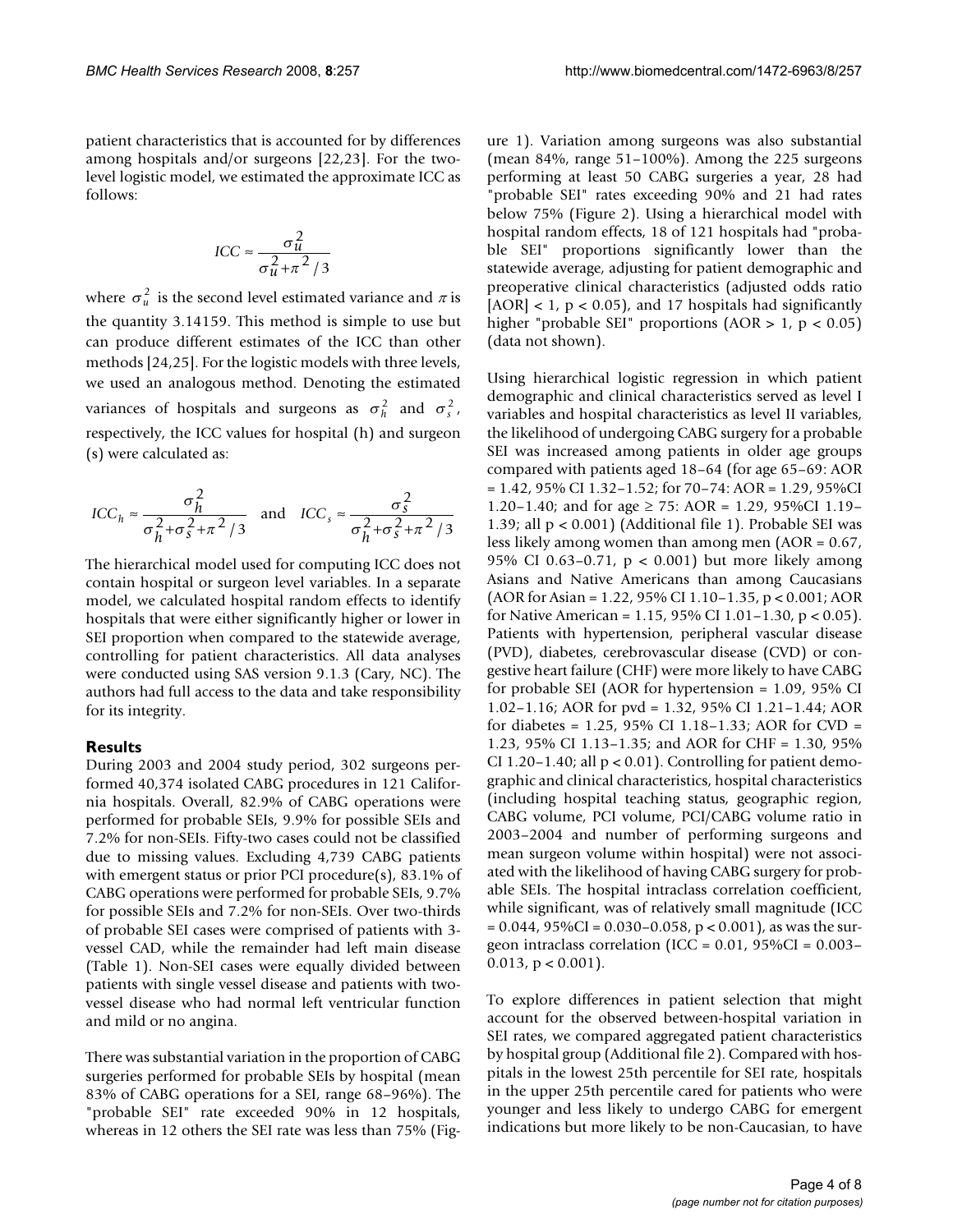

# Distribution of hospitals by CABG surgery for probab **Figure 1** le survival enhancing indications, California, 2003–2004

**Distribution of hospitals by CABG surgery for probable survival enhancing indications, California, 2003–2004**. SEIs = survival enhancing indications, CABG = Coronary Artery Bypass Graft.

had a recent myocardial infarction, to have an ejection fraction < 40%, and to have left main or 3-vessel CAD (Table 3).

# **Discussion**

The results of this study show that the vast majority of the 40,374 isolated CABG surgeries performed during 2003 and 2004 in California were associated with "probable" or "possible" survival enhancing indications. The findings are consistent with data obtained from more detailed clinical studies of the clinical appropriateness of CABG surgery [13-15], and are, in the aggregate, reassuring. However, hospitals varied significantly in terms of the severity of CAD selected for bypass surgery. Most CABG operations were for SEIs, but in 32 hospitals (26%), patients lacking a probable SEI constituted at least onefifth of patients taken to surgery.

We used a hierarchical logistic regression model on hospital characteristics and patient demographics to estimate ICC values, which measures the fraction of variation (residual variance) that is explained by hospital or surgeon or both. We found that these fractions were small for hospital and surgeon, suggesting that patient mix might be more important than hospital and surgeon effects in explaining the variation in use of CABG surgery for SEI. We also found that the ICC value for hospitals was larger than the value for surgeons, suggesting that some elements of cardiac surgical decision making might be related more directly to hospital referral patterns and culture than to the judgment of individual surgeons.

For a number of reasons, the proportion of surgeries performed for "probable SEIs" is not a strong measure of quality or appropriateness at the level of the individual surgeon or hospital, but this metric may still be useful as a window into the critical issue of patient selection. As a ratio measure, the SEI proportion simultaneously reflects the tendency of providers to perform CABG surgery on patients with SEIs and to eschew operation on patients lacking SEIs. Thus, a low SEI rate could indicate failure to operate on eligible patients with extensive CAD, enthusiastic acceptance of patients with minimal disease, or both. In addition, hospitals and their surgeons may vary in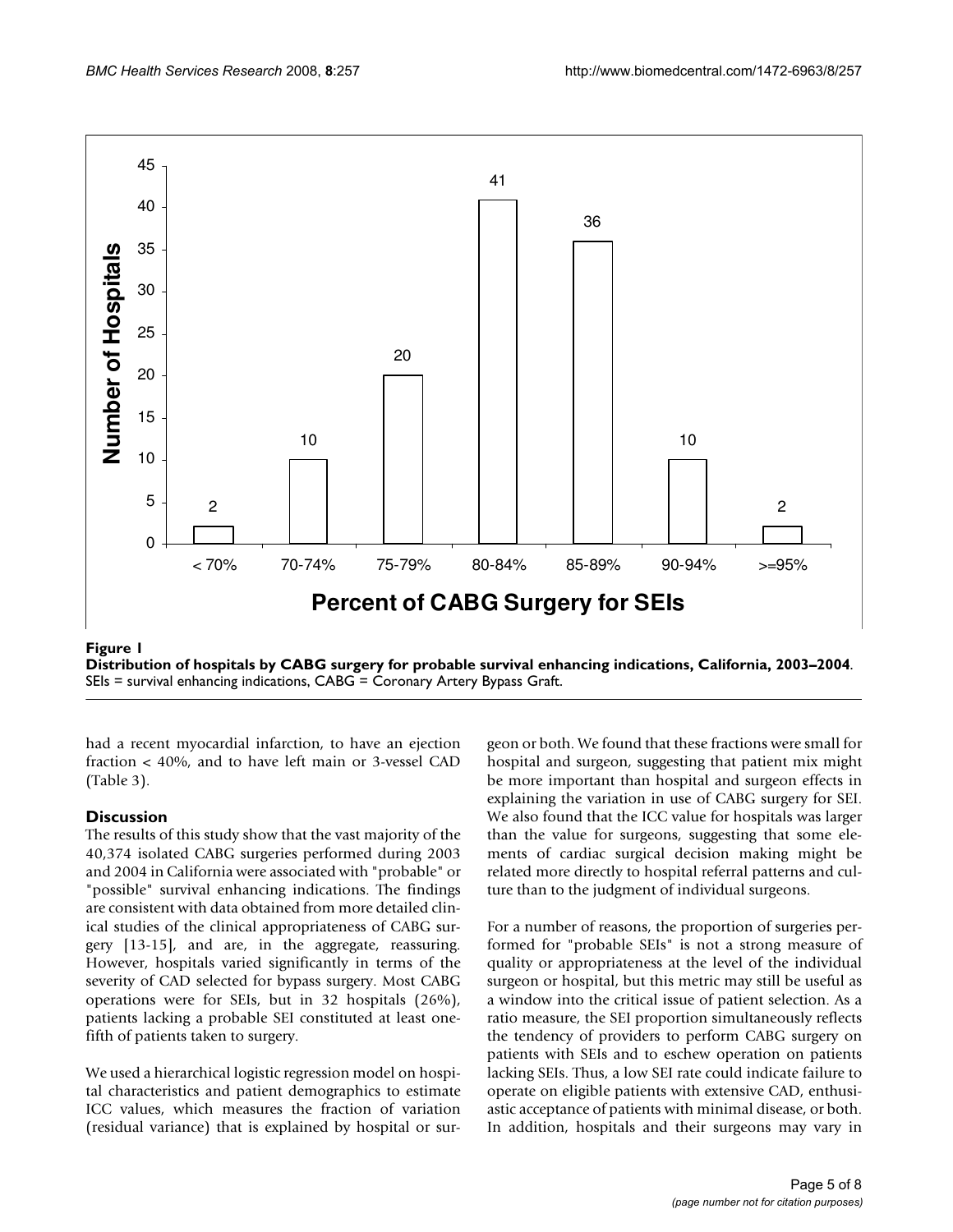

Distribution of Surgeons by CABG surgery for probab **Figure 2** le survival enhancing indications, California, 2003–2004 **Distribution of surgeons by CABG surgery for probable survival enhancing indications, California, 2003–2004**. (Note: Limited to 225 surgeons performing at least 50 CABG surgeries a year). SEIs = survival enhancing indications, CABG = Coronary Artery Bypass Graft.

terms of local referral patterns. An aggressive PCI program, for example, could siphon away all but the 3-vessel and left main disease patients, resulting in a high SEI proportion, whereas in areas with fewer interventional cardiologists, patients may be preferentially shunted towards surgery, resulting in a low SEI proportion. Our prior beliefs as to the direction of this effect were not strong; in fact, it could be argued that a hospital with an enthusiastic PCI program would have a low SEI proportion if interventionists were handling patients with 3-vessel and left main coronary disease in preference to CABG surgery. Despite these limitations, it is reasonable to hypothesize that hospitals with a high SEI rate have a low incidence of inappropriate surgery; no conclusions can be drawn about hospitals with low SEI rates. In any case, the most important application of the SEI metric will be to stimulate individual hospitals to examine their own data in support of internal quality improvement.

During the 1980s and 1990s, RAND developed appropriateness criteria [26] for CABG surgery. In a subsequent multi-institutional study, 74–95% of CABG surgeries were deemed necessary or crucial [27-29]. Our results are consistent with the RAND findings. However, the CCORP (and STS) data currently lack certain information available to RAND investigators, including left anterior descending (LAD) coronary artery involvement and the intensity of medical management. As a result of this study, the Clinical Advisory Panel, the oversight body of the CCORP, has approved recommendations to add LAD involvement as a required new element for statewide data collection.

In the multivariable analysis, patients in older age groups (over age 65) undergoing CABG surgery were more likely than younger patients to have a "probable SEI." Similarly, CABG patients with significant chronic comorbidities such as hypertension, PVD, diabetes, CVD and CHF were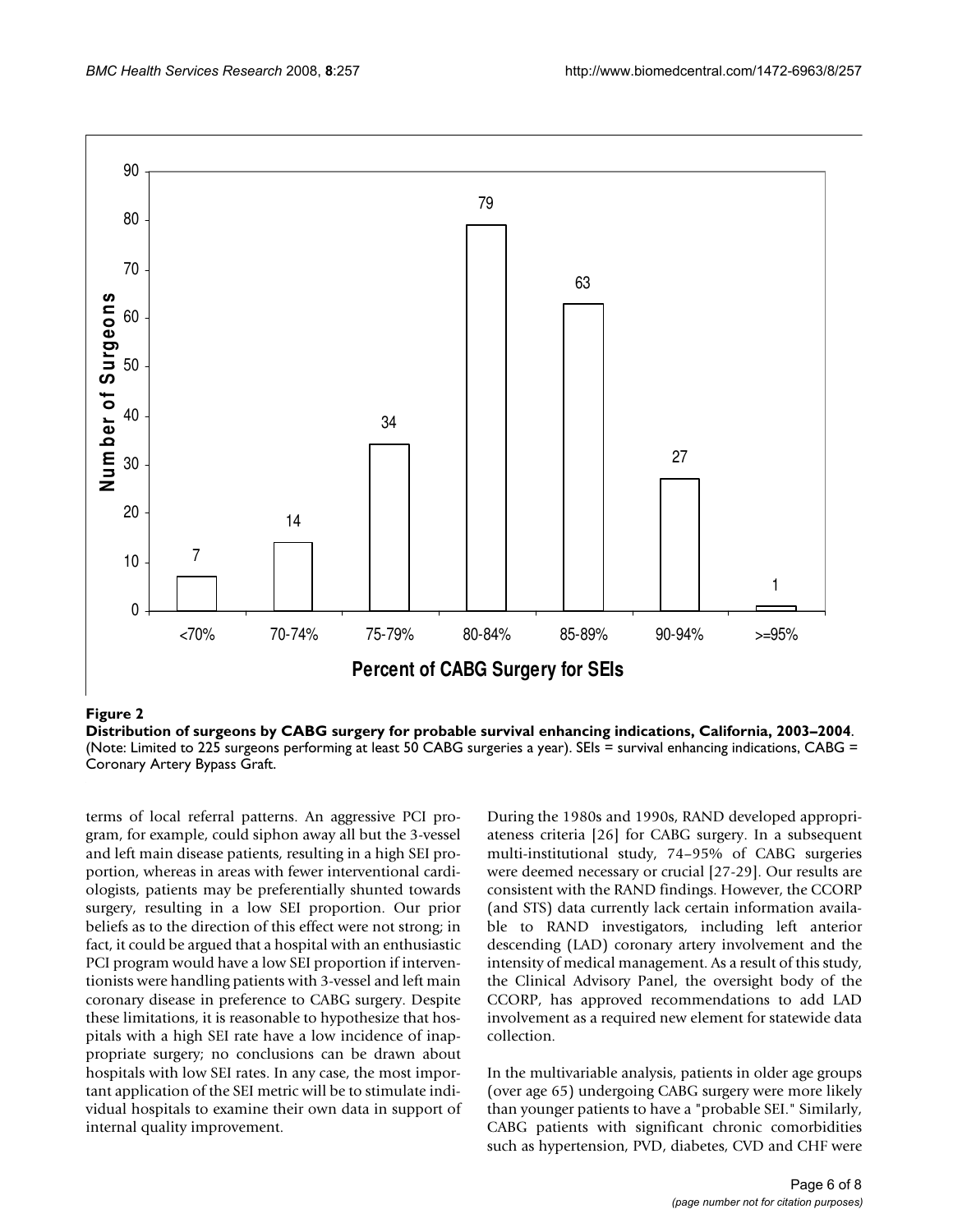more likely than CABG patients without those comorbidities to have a "probably SEI." The most plausible explanation for this finding is that surgeons may "screen out" elderly and chronically ill patients without SEIs [due to concern about their perioperative risk in the setting of uncertain survival benefit) and refer them back to cardiologists for possible PCI or medical therapy. Of course, primary care physicians and cardiologists may also be less likely to refer elderly and chronically ill patients without SEIs to surgeons, for the same reason. The higher "probable SEI" rate among men than women was unexpected, but may reflect unmeasured gender differences in the spectrum of coronary disease (e.g., prevalence of LAD involvement with one or two-vessel disease).

In summary, the "probable SEI" proportion varies substantially among California hospitals that perform CABG surgery. Extreme values of this metric do not necessarily indicate a problem with quality. In particular, we need to know whether low SEI rates at the hospital level correlate with clinical inappropriateness, using more detailed methods such as the RAND approach. Additional research is also needed to determine whether the observed variation in patient selection results from market factors, referral patterns, patient preferences, or local clinical culture. Also, hospitals with SEI proportions at the extreme highor low-end of the distribution may wish to examine their own data in more detail to assure themselves that patient selection is occuring in accord with current standards of evidence and practice.

# **Competing interests**

The authors declare that they have no competing interests.

# **Authors' contributions**

ZL, RK and PR participated in the study design, data analysis and drafted the manuscript. EA, JM, TD and RB provided clinical advice and participated in the munuscript editing. JD and DR participated in development of statistical models.

# **Additional material**

# **Additional file 1**

*Table 2. Hierarchical logistic regression on isolated CABG surgery survival enhancing indication, California, 2003–2004.*

Click here for file

[\[http://www.biomedcentral.com/content/supplementary/1472-](http://www.biomedcentral.com/content/supplementary/1472-6963-8-257-S1.doc) 6963-8-257-S1.doc]

# **Additional file 2**

*Table 3. Comparison of patient clinical profile among hospital SEI groups.* Click here for file

[\[http://www.biomedcentral.com/content/supplementary/1472-](http://www.biomedcentral.com/content/supplementary/1472-6963-8-257-S2.doc) 6963-8-257-S2.doc]

# **Acknowledgements**

This study was supported, in part, by a contract from the State of California's Office of Statewide Health Planning and Development, Agreement 03- 4275.

### **References**

- 1. Hannan EL, Racz MJ, Walford G, Jones RH, Ryan TJ, *et al.*: **[Long-term](http://www.ncbi.nlm.nih.gov/entrez/query.fcgi?cmd=Retrieve&db=PubMed&dopt=Abstract&list_uids=15917382) [outcomes of coronary-artery bypass grafting versus stent](http://www.ncbi.nlm.nih.gov/entrez/query.fcgi?cmd=Retrieve&db=PubMed&dopt=Abstract&list_uids=15917382) [implantation.](http://www.ncbi.nlm.nih.gov/entrez/query.fcgi?cmd=Retrieve&db=PubMed&dopt=Abstract&list_uids=15917382)** *New England Journal of Medicine* 2005, **352(21):**2174-83.
- 2. Chaitman BR, Ryan TJ, Kronmal RA, Foster ED, Frommer PL, *et al.*: **[Coronary Artery Surgery Study \(CASS\): comparability of 10](http://www.ncbi.nlm.nih.gov/entrez/query.fcgi?cmd=Retrieve&db=PubMed&dopt=Abstract&list_uids=2229750) [year survival in randomized and randomizable patients.](http://www.ncbi.nlm.nih.gov/entrez/query.fcgi?cmd=Retrieve&db=PubMed&dopt=Abstract&list_uids=2229750)** *J Am Coll Cardiol* 1990, **16(5):**1071-8.
- <span id="page-6-0"></span>3. **[Eleven-year survival in the Veterans Administration rand](http://www.ncbi.nlm.nih.gov/entrez/query.fcgi?cmd=Retrieve&db=PubMed&dopt=Abstract&list_uids=6333636)[omized trial of coronary bypass surgery for stable angina.](http://www.ncbi.nlm.nih.gov/entrez/query.fcgi?cmd=Retrieve&db=PubMed&dopt=Abstract&list_uids=6333636) The Veterans Administration Coronary Artery Bypass Sur[gery Cooperative Study Group.](http://www.ncbi.nlm.nih.gov/entrez/query.fcgi?cmd=Retrieve&db=PubMed&dopt=Abstract&list_uids=6333636)** *N Engl J Med* **311(21):**1333-9.
- 4. Hlatky MA, Rogers WJ, Johnstone I, Boothroyd D, Brooks MM, for the Bypass Angioplasty Revascularization Investigation (BARI) Investigators, *et al.*: **[Medical care costs and quality of life after rand](http://www.ncbi.nlm.nih.gov/entrez/query.fcgi?cmd=Retrieve&db=PubMed&dopt=Abstract&list_uids=8988886)[omization to coronary angioplasty or coronary artery bypass](http://www.ncbi.nlm.nih.gov/entrez/query.fcgi?cmd=Retrieve&db=PubMed&dopt=Abstract&list_uids=8988886) [surgery.](http://www.ncbi.nlm.nih.gov/entrez/query.fcgi?cmd=Retrieve&db=PubMed&dopt=Abstract&list_uids=8988886)** *N Engl J Med* 1997, **336:**92-9.
- 5. New Jersey Department of Health and Senior Services: **Cardiac surgery in New Jersey 2000–2002: technical report.** Trenton, NJ: New Jersey Department of Health and Senior Services; 2001.
- 6. New York State Department of Health: **Coronary artery bypass surgery in New York State: 1997–2000–2002.** Albany, NY: New York State Department of Health; 2002.
- 7. Rosenthal GE, Vaughan Sarrazin M, Hannan EL: **[In-hospital mortal](http://www.ncbi.nlm.nih.gov/entrez/query.fcgi?cmd=Retrieve&db=PubMed&dopt=Abstract&list_uids=12665716)[ity following coronary artery bypass graft surgery in Veter](http://www.ncbi.nlm.nih.gov/entrez/query.fcgi?cmd=Retrieve&db=PubMed&dopt=Abstract&list_uids=12665716)[ans Health Administration and private sector hospitals.](http://www.ncbi.nlm.nih.gov/entrez/query.fcgi?cmd=Retrieve&db=PubMed&dopt=Abstract&list_uids=12665716)** *Med Care* 2003, **41(4):**522-35.
- 8. Massachusetts Data Analysis Center: **Adult Coronary Artery Bypass Graft Surgery in the Commonwealth of Massachusetts: January 1 – December 31, 2002.** Boston, MA: Massachusetts Department of Public Health.
- 9. Parker JP, Li Z, Danielsen B, Marcin J, Dai J, *et al.*: *The California Report on Coronary Artery Bypass Graft Surgery 2003 Hospital Data* Sacramento, CA: California Office of Statewide Health Planning and Development; 2006.
- 10. Pennsylvania Health Care Cost Containment Council: **Coronary artery bypass graft surgery- 2000 data, research methods, and results.** 2002.
- 11. Society of Thoracic Surgeons: **STS National Cardiac Database.** 1997 [<http://www.sts.org>].
- 12. Eagle KA, Guyton RA, Davidoff R, Edwards FH, Ewy GA, *et al.*: **ACC/ AHA 2004 guideline update for coronary artery bypass graft surgery: a report of the American College of Cardiology/ American Heart Association Task Force on Practice Guideline (Committee to Update 1999 Guidelines for Coronary Artery Bypass Graft Surgery).** *American College of Cardiology* [[http://www.acc.org/qualityandscience/clinical/guidelines/cabg/](http://www.acc.org/qualityandscience/clinical/guidelines/cabg/index_rev.pdf) [index\\_rev.pdf](http://www.acc.org/qualityandscience/clinical/guidelines/cabg/index_rev.pdf)].
- 13. Yusuf S, Zucker D, Peduzzi P, Fisher LD, Takaro T, *et al.*: **[Effect of](http://www.ncbi.nlm.nih.gov/entrez/query.fcgi?cmd=Retrieve&db=PubMed&dopt=Abstract&list_uids=7914958) [coronary artery bypass graft surgery on survival: overview of](http://www.ncbi.nlm.nih.gov/entrez/query.fcgi?cmd=Retrieve&db=PubMed&dopt=Abstract&list_uids=7914958) 10-year results from randomised trials by the Coronary [Artery Bypass Graft Surgery Trialists Collaboration.](http://www.ncbi.nlm.nih.gov/entrez/query.fcgi?cmd=Retrieve&db=PubMed&dopt=Abstract&list_uids=7914958)** *Lancet* 1994, **344:**563-70.
- 14. Leape LL, Hilborne LH, Schwartz JS, Bates DW, Rubin HR, *et al.*: **[The](http://www.ncbi.nlm.nih.gov/entrez/query.fcgi?cmd=Retrieve&db=PubMed&dopt=Abstract&list_uids=8644996) [appropriateness of coronary artery bypass graft surgery in](http://www.ncbi.nlm.nih.gov/entrez/query.fcgi?cmd=Retrieve&db=PubMed&dopt=Abstract&list_uids=8644996) [academic medical centers.](http://www.ncbi.nlm.nih.gov/entrez/query.fcgi?cmd=Retrieve&db=PubMed&dopt=Abstract&list_uids=8644996)** *Annals of Internal Medicine* 1996, **125(1):**8-18.
- 15. Leape LL, Hilborne LH, Park RE, Bernstein SJ, Kamberg CJ, *et al.*: **[The](http://www.ncbi.nlm.nih.gov/entrez/query.fcgi?cmd=Retrieve&db=PubMed&dopt=Abstract&list_uids=8423656) [appropriateness of use of coronary artery bypass graft sur](http://www.ncbi.nlm.nih.gov/entrez/query.fcgi?cmd=Retrieve&db=PubMed&dopt=Abstract&list_uids=8423656)[gery in New York State.](http://www.ncbi.nlm.nih.gov/entrez/query.fcgi?cmd=Retrieve&db=PubMed&dopt=Abstract&list_uids=8423656)** *Jama* 1993, **269(6):**753-60.
- 16. Kravitz RL, Laouri M, Kahan JP, Guzy P, Sherman T, *et al.*: **Validity of Criteria Used for Detecting Underuse of Coronary Revascularization.** *Jama-Journal of the American Medical Association* 1995, **274(8):**632-8.
- 17. Hemingway H, Crook AM, Feder G, Banerjee S, Dawson JR, *et al.*: **[Underuse of coronary revascularization procedures in](http://www.ncbi.nlm.nih.gov/entrez/query.fcgi?cmd=Retrieve&db=PubMed&dopt=Abstract&list_uids=11228280) patients considered appropriate candidates for revasculari[zation.](http://www.ncbi.nlm.nih.gov/entrez/query.fcgi?cmd=Retrieve&db=PubMed&dopt=Abstract&list_uids=11228280)** *New England Journal of Medicine* 2001, **344(9):**645-54.